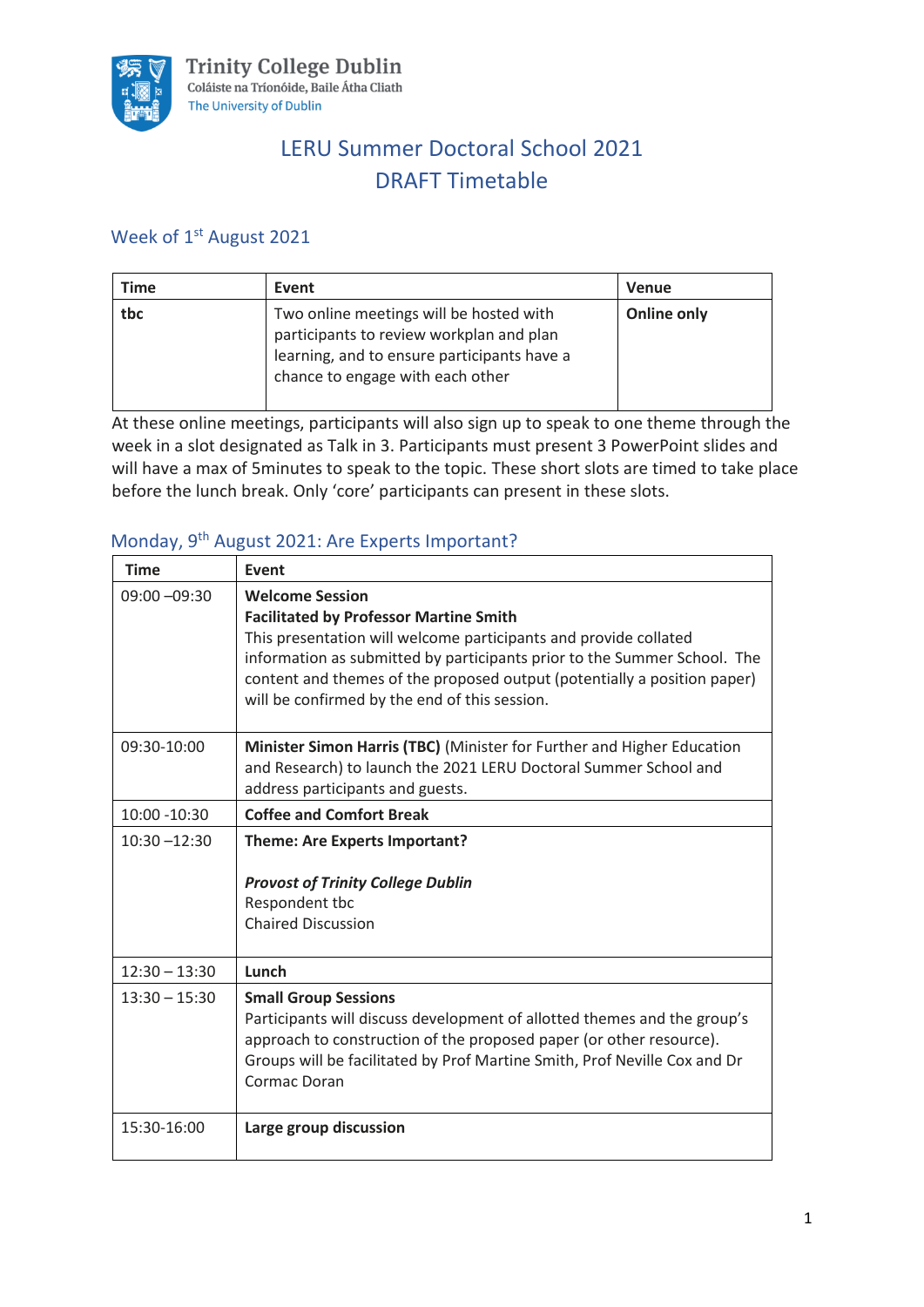

16:00-17:00 | Online social event organised by Graduate Students' Union

### Tuesday, 10<sup>th</sup> August 2021: Are populism and anti-intellectualism connected?

| <b>Time</b>     | Event                                                                                                |
|-----------------|------------------------------------------------------------------------------------------------------|
| 09:30 - 11:30   | Theme: 'Are populism and anti-intellectualism connected?'                                            |
|                 | <b>Professor Jane Ohlmeyer, Professor of History, TCD, Chair of Irish</b><br><b>Research Council</b> |
|                 | <b>Professor Darrin Durrant, University of Melbourne</b>                                             |
|                 | Discussion session                                                                                   |
| 11:30-12:00     | <b>Coffee &amp; Comfort Break</b>                                                                    |
| $12:00 - 13:00$ | Talk in 3 session                                                                                    |
| $13:00 - 14:00$ | <b>Lunch Break</b>                                                                                   |
| $14:00 - 15:30$ | <b>Small Group Presentations</b>                                                                     |
|                 | Each group will present work done thus far on the policy paper for                                   |
|                 | discussion by the entire group                                                                       |
|                 | Facilitated by Professors Neville Cox, Martine Smith, & Cormac Doran                                 |
| 18:00           | Online quiz, Graduate Students' Union                                                                |

## Wednesday, 11th August 2021: "Anti-Intellectualism and Science: From vaccinations to Climate Change"

| <b>Time</b>     | Event                                                                                    |
|-----------------|------------------------------------------------------------------------------------------|
| 09:30 - 11:30   | Theme: "Anti-Intellectualism and Science: From vaccinations to<br><b>Climate Change"</b> |
|                 | Professor Luke O'Neil, Trinity College Dublin<br>Respondent tbc                          |
|                 | Discussion                                                                               |
| $11:30 - 12.00$ | <b>Coffee &amp; Comfort Break</b>                                                        |
| $12:00 - 13:00$ | Talk in 3 session                                                                        |
|                 | <b>Facilitated by Professor Martine Smith</b>                                            |
| $13:00 - 14:00$ | <b>Lunch Break</b>                                                                       |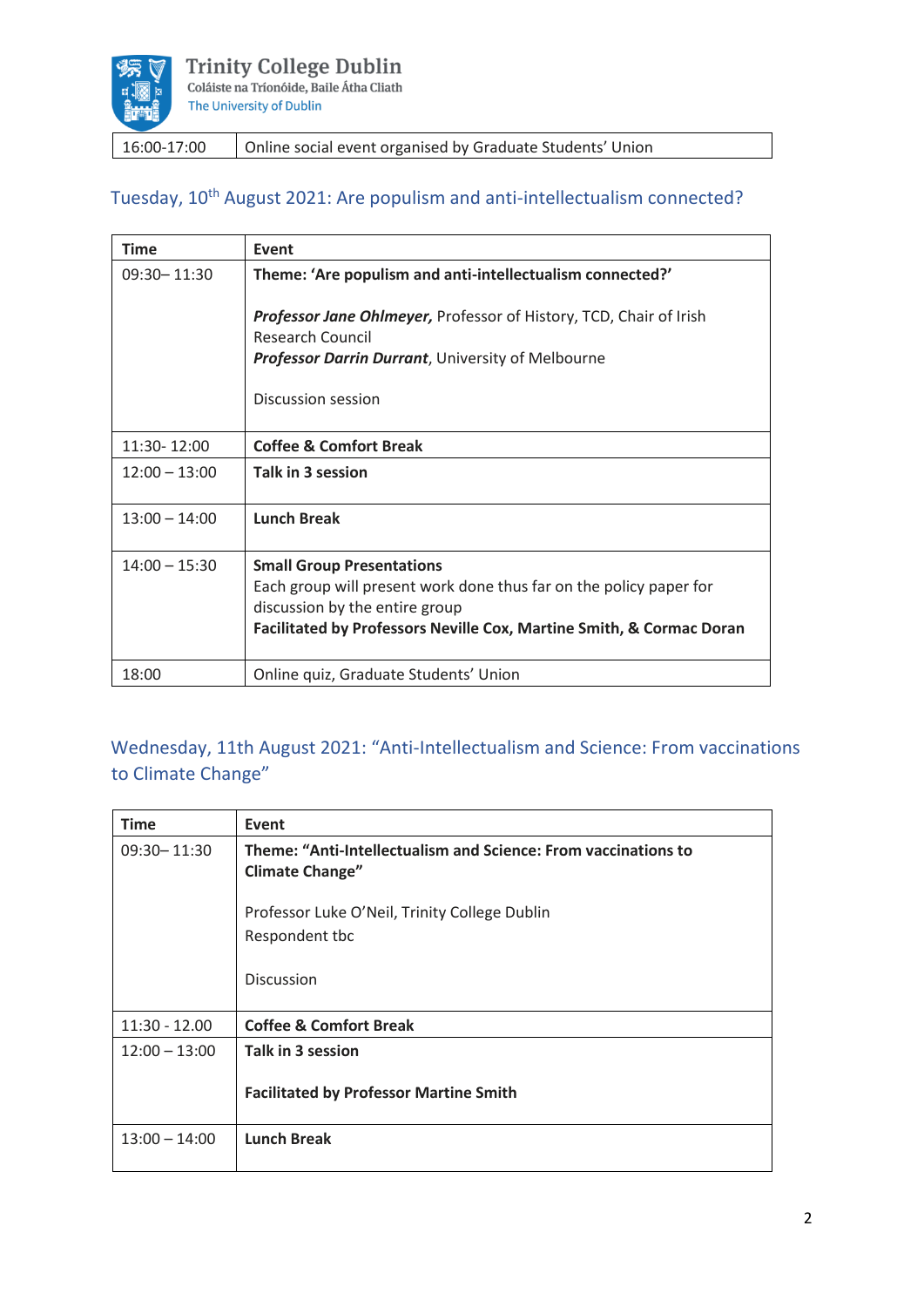

**Trinity College Dublin**<br>Coláiste na Tríonóide, Baile Átha Cliath The University of Dublin

| $14:00 - 15:30$ | <b>Small Group Discussions and presentation</b>                                                                  |
|-----------------|------------------------------------------------------------------------------------------------------------------|
|                 | Each group will present draft contribution of the policy paper for<br>discussion by the entire group             |
|                 | Materials to be presented by 3.30 to workshop facilitators to be collated<br>in advance of Thursday discussions. |
|                 | <b>Facilitated by TBC</b>                                                                                        |
| 16:00           | Social event tbc                                                                                                 |

## Thursday, 12th August 2021: "Early Career Researchers and the Experts of the future: Potentials and Pitfalls"

| <b>Time</b>        | Event                                                                                                                                                                        |
|--------------------|------------------------------------------------------------------------------------------------------------------------------------------------------------------------------|
| $9:30$ am $-11:30$ | Theme: "Early Career Researchers and the Experts of the future:<br><b>Potentials and Pitfalls"</b><br>Professor Linda Doyle, Former Dean of Research, Trinity College Dublin |
|                    | Respondent tbc                                                                                                                                                               |
|                    | Followed by questions and answers                                                                                                                                            |
|                    |                                                                                                                                                                              |
| $11:30 - 12:00$    | <b>Coffee &amp; Comfort Break</b>                                                                                                                                            |
| $12:00 - 13:00$    | Talk in 3                                                                                                                                                                    |
| $13:00 - 14:00$    | <b>Lunch Break</b>                                                                                                                                                           |
| $14:00 - 15:00$    | <b>Small Group Sessions</b>                                                                                                                                                  |
|                    | Groups will incorporate amendments to their section of the policy paper<br>and will present on this to the entire group for approval.                                        |
|                    | Materials to be presented by 4 pm to workshop facilitators to be collated                                                                                                    |
|                    | in advance of Friday's session.                                                                                                                                              |
| 15:30              | Social event                                                                                                                                                                 |

## Friday, 13th August 2021: Conclusions

| <b>Time</b>     | Event                                                                                                                           |
|-----------------|---------------------------------------------------------------------------------------------------------------------------------|
| $09:00 - 11:00$ | Presentation of the collated Policy paper, including discussions on future<br>actions<br>Facilitated by Professor Martine Smith |
| $11:00 - 11:30$ | <b>Coffee Break</b>                                                                                                             |